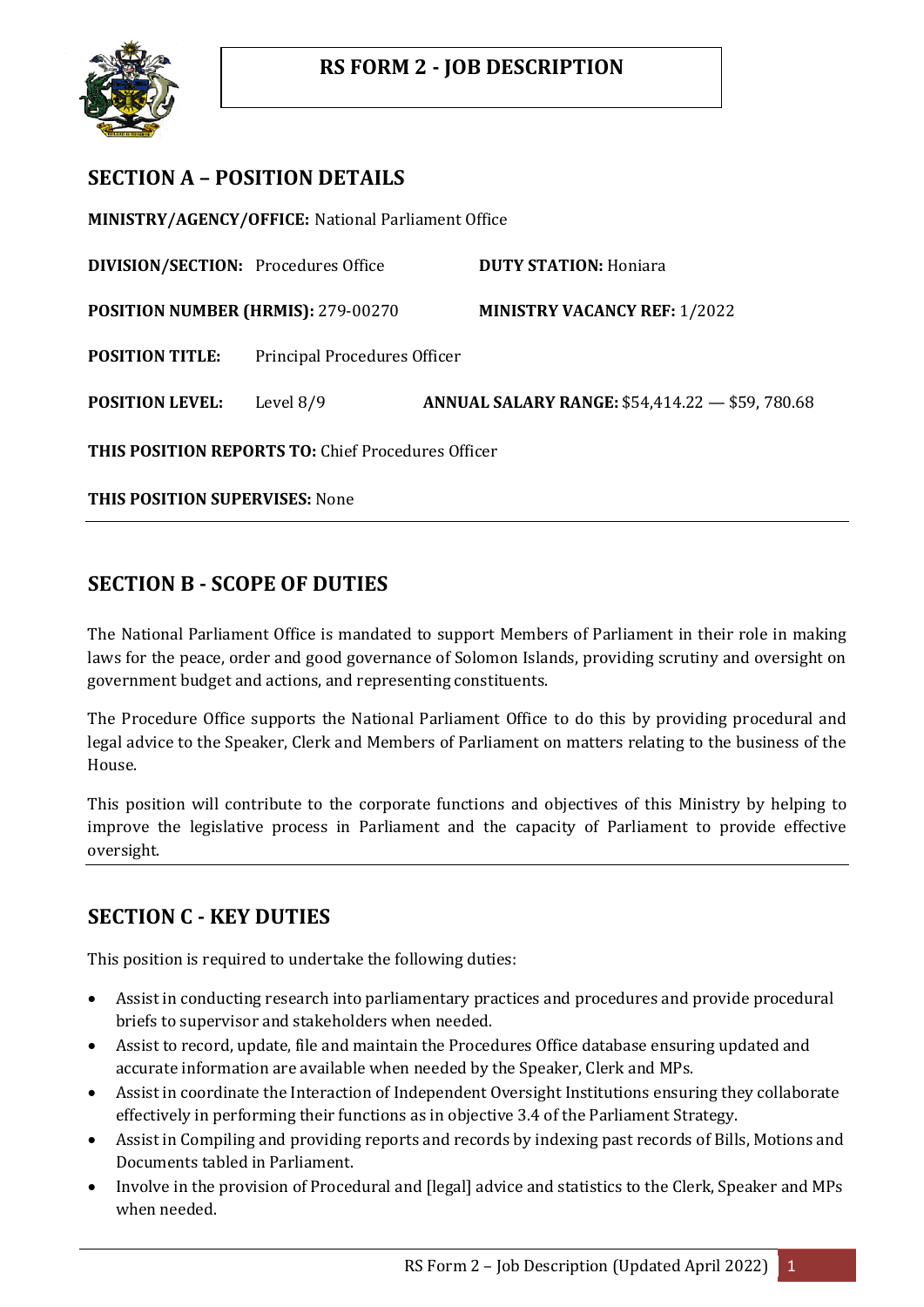- Assist to publish on the Parliament website and distribute to stakeholders, House meeting papers such as Provisional Order Papers, Order Papers, Business Papers and Minutes of Proceedings.
- Undertake administrative, secretarial and logistical duties in relation to procedural activities.
- Perform the functions and duties of the Chief Procedures Officer when absent.
- Undertake any other duties as reasonably required or directed by the Responsible Officer or Supervisor.

# **SECTION D - KEY DELIVERABLES**

The incumbent of this position will have their performance assessed according to following key deliverables:

- Thoroughly researched information provided in the form of briefs to supervisor, or the Clerk, Speaker and MPs when requested.
- Procedures Office electronic drive and databases are updated and easily accessible and retrievable for stakeholders to use.
- New Standing Orders developed and completed with consultation done with Members of Parliament and Parliamentary Committees.
- Oversight Institutions led by Parliament produce a cooperative work programme on scrutiny of government policies and systems.
- Reports produced and accurate records of tabled documents, motions and bills are kept up to date in the database.
- Procedural and [legal] advice rendered to Parliament stakeholders when needed.
- Business papers and other papers of the House are published in the Parliament website and hard copies are made available to MPs before each sitting day.
- 100% attendance (unless on authorised leave) and compliance with Code of Conduct

# **SECTION E – QUALIFICATIONS AND CAPABILITIES**

#### **Mandatory Qualifications**

 Bachelor's degree in Law or a Bachelor's degree in Political Science or History Politics with 3 or more years working experience.

#### **Desirable Qualifications**

Desirable to have a degree in Public Policy, information System.

#### **Capabilities Required**

- Research skills
- Report writing skills
- Excellent communication skills both in oral and written communication
- Computer skills in using Microsoft Office programmes
- Ability to find solutions to problems & able to work under minimal supervision
- Excellent interpersonal skills
- Ability to take instructions carefully